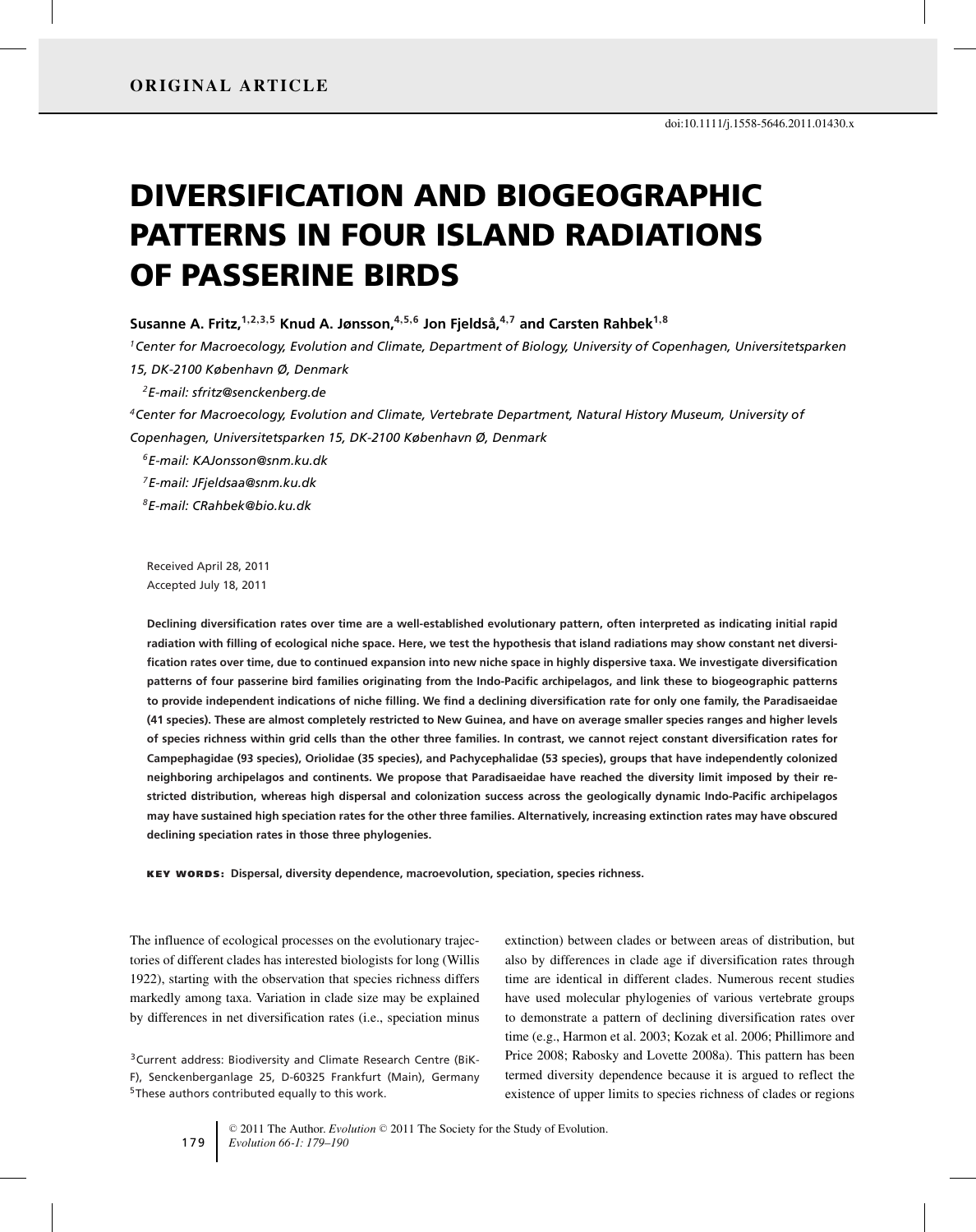(Nee et al. 1992; Rabosky 2009a). Recently, these limits have been called ecological limits because they are assumed to result from ecological processes, for example, competition for limited resources (Rabosky 2009a). Ecological limits imply that clade sizes should be independent of diversification rate and clade age after the initial radiation phase, a pattern that has now been reported for many taxa (Rabosky 2009b).

Diversity dependence of diversification is often explained in light of ecological opportunities following a geographic dispersal event or an adaptive shift into new niche space (Simpson 1953; Schluter 2000). For taxa in the early stages of diversification in a new niche space, resources are readily available, and potentially competing species are scarce, facilitating rapid speciation. As radiations progress, resources diminish and competition increases, thereby decreasing opportunities for speciation and/or increasing extinction rates (Gavrilets and Vose 2005). Species-rich groups whose diversification trajectories have been well studied include both adaptive and nonadaptive radiations, such as North American woodland salamanders (Kozak et al. 2006), different lizard groups, including *Anolis* in the Caribbean (Harmon et al. 2003; Rabosky and Glor 2010), and many bird groups (Nee et al. 1992; Weir 2006; Phillimore and Price 2008; Rabosky and Lovette 2008a; Moyle et al. 2009). The vast majority of these and other studies show patterns concordant with diversity dependence especially for species-rich taxa (see also McPeek 2008; Rabosky 2009a; Morlon et al. 2010), although constant diversification rates have recently been suggested for the large and ecologically diverse group of Neotropical furnariid birds (Derryberry et al. 2011).

However, many of these studies have focused on radiations either of continental origin or confined to a small geographic area. Radiations with an insular origin that have dispersed widely have rarely been studied (but see examples below). It is possible that net diversification rates are not diversity dependent for clades of highly dispersive organisms, which successfully expand their ranges within extensive archipelagos (possibly with initial "supertramp" strategies) or colonize other continents (Diamond 1974; Mayr and Diamond 2001; Bellemain and Ricklefs 2008). A pattern of roughly constant net diversification through time is expected under either constant speciation and extinction rates through time, or under low or declining speciation rates in connection with high or increasing extinction rates (Nee et al. 1994; Rabosky and Lovette 2008b; Quental and Marshall 2009). Both scenarios may be realistic in geologically dynamic archipelagos. So far, results for time-constant diversification rates in island taxa are inconclusive: the diversification patterns of Southeast Asian *Crocidura* shrews are consistent with constant diversification rates (Esselstyn et al. 2009), but *Anolis* lizards in the Caribbean and the passerine bird radiation of *Zosterops* and allies in Australasia and Africa appear to exhibit diversity dependence (Harmon et al.

2003; Moyle et al. 2009; Rabosky and Glor 2010). In *Phelsuma* day geckos, diversification appears to have declined for the clade endemic to Madagascar but not for the clades occurring in the Comoros, the Seychelles, and the Mascarene islands (Harmon et al. 2008). Although some more dated phylogenies of islandorigin radiations exist, they have not been investigated in terms of diversification rates over time (e.g., Sato et al. 1999).

In the present study, we analyze and compare diversification patterns across four families of passerine birds. These families are part of the core Corvoidea radiation comprising approximately 750 species, which originated in the Indo-Pacific archipelagos (Jønsson et al. 2011). All four families are considered to be large clades in the diversification literature (Phillimore and Price 2008), and we analyze well-sampled molecular phylogenies: Oriolidae (orioles and figbirds, 31 of 35 species), Paradisaeidae (birds-of-paradise, 40 of 41 species), Pachycephalidae (whistlers, shrike-thrushes and allies, 36 of 53 species), and Campephagidae (cuckoo-shrikes, trillers, and minivets, 75 of 93 species). These families all originated in the same region, the Indo-Pacific archipelagos, with all the most basal species on New Guinea (Jønsson et al. 2011). As their area of origin has a complex history of geological terrane movements and sea-level fluctuations throughout the Cenozoic (Hall 1998; 2002), it may have provided exceptional opportunities for allopatric speciation (Mayr and Diamond 2001; Losos and Ricklefs 2009), but may also have caused increased extinction rates (Ricklefs 2010).

Here, we investigate whether patterns of diversification for these four island-origin radiations are consistent with patterns of diversity dependence or those of rate constancy over time. We use two different statistical approaches, taking uncertainty of phylogenetic reconstruction and effects of missing species into account. Additionally, the link between decreasing diversification rates through time, diversity limits, and ecological niche differentiation has rarely been explicitly tested (but see Phillimore and Price 2009; Mahler et al. 2010) because measures of ecological niche filling across species within a clade are lacking. We use biogeographic information, that is, the properties of range-size frequency distributions and species richness within grid cells, as rough measures for the partitioning of ecological niche space across species at large spatial scales. Paradisaeidae are mostly restricted to the island of New Guinea, whereas the other three families have complex dispersal and diversification histories across Australia, Asia, Africa, and/or the Pacific islands (Frith and Beehler 1998; Jønsson et al. 2010a; Jønsson et al. 2010b; Jønsson et al. 2010d). Therefore, our a priori hypothesis was that Paradisaeidae may show signatures of both decreasing diversification rates through time and finer ecological niche partitioning, as suggested by smaller species ranges and higher overlap of these at large spatial grain sizes. Oriolidae, Campephagidae, and Pachycephalidae all seem to exhibit higher dispersal and colonization abilities, so they could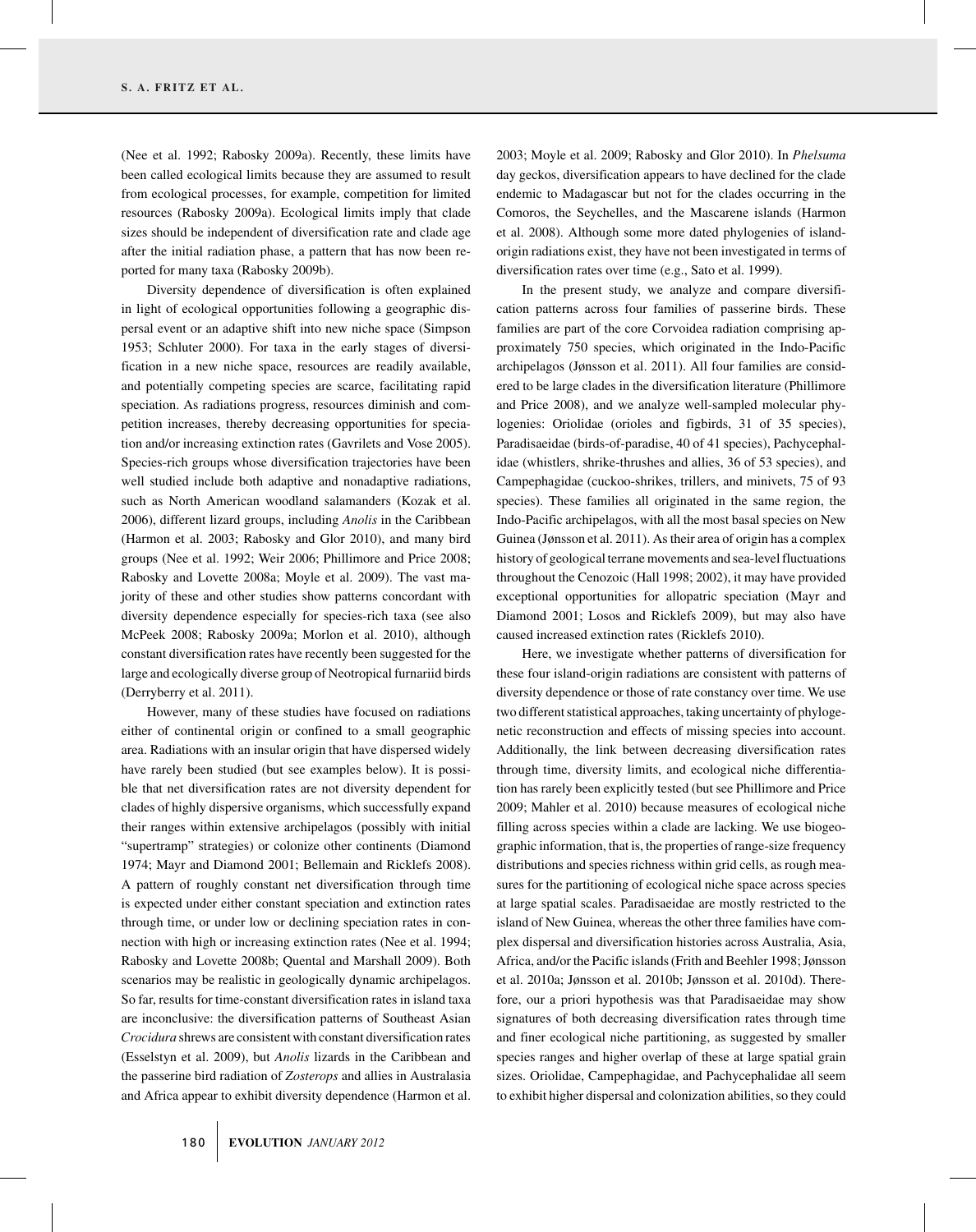be expected to show overall constant diversification rates through time, and have both larger species ranges and less range overlap between species.

# *Materials and Methods*

Dated phylogenies were obtained from published literature for the Paradisaeidae (Irestedt et al. 2009), the Pachycephalidae (Jønsson et al. 2010a), the Oriolidae (Jønsson et al. 2010b), and for the Campephagidae excluding the subclade *Pericrocotus* (hereafter called the *Coracina* tree, Jønsson et al. 2010c; all sequences on GenBank, see cited literature for accession numbers). To obtain absolute divergence times, different dating strategies have been chosen specifically for each family to reflect the most realistic time estimates (see also the reference for each phylogeny). The Paradisaeidae and *Coracina* trees have been calibrated using secondary calibration points from Barker et al. (2004), setting the origin of oscines at 76 million years ago (Mya; 95% confidence interval: 63.84–89.16 Mya). The phylogenies for Pachycephalidae and Oriolidae have been calibrated using a rate of mitochondrial DNA (mtDNA) evolution. Whereas the 2% rule (Weir and Schluter 2008) has been used for the Oriolidae, a faster rate reported for island groups (Drovetski et al. 2004) has been used in conjunction with island ages to calibrate the Pachycephalidae phylogeny.

A phylogeny for *Pericrocotus* (Campephagidae) was published without dates, and was based on one gene less than the *Coracina* tree (Jønsson et al. 2010d). We therefore decided to use the same dating procedure as for the *Coracina* tree on the *Pericrocotus* phylogeny, and then analyze the two parts of Campephagidae separately and in combination (see below). To obtain divergence time estimates for *Pericrocotus*, we used BEAST (Drummond et al. 2006; Drummond and Rambaut 2007), and assigned the best fitting model, as estimated by MRMODELTEST 2.0 (Nylander 2004) to each of the partitions. To calibrate the tree, we used an age estimate of approximately 15 Mya for the origin of *Pericrocotus*, based on Jønsson et al. (2010c,d). Thus, for the origin of *Pericrocotus* we used a normally distributed prior with a median at 15 Mya and a standard deviation of 1 (quintiles  $2.5\% = 13.04$ ,  $5\% = 13.36$ ,  $95\% = 16.64$ ,  $97.5\% = 16.96$ ). We assumed a Yule speciation process for the tree prior and an uncorrelated log-normal distribution for the molecular clock model (Ho 2007). For all other parameters, we used default prior distributions. Markov Chain Monte Carlo (MCMC) chains were run for 25 million generations.

To generate a dated phylogeny for all members of Campephagidae, we then inserted the *Pericrocotus* tree into the *Coracina* tree. The position was determined by two *Pericrocotus* species included in the original *Coracina* tree, which were subsequently deleted. The root age for the *Pericrocotus* clade was determined by the *Pericrocotus* tree, and the root age for the Campephagidae by the more comprehensive *Coracina* tree. This procedure was followed for the combination of the maximum clade credibility trees, as well as for the combination of 1000 trees that were randomly sampled from the posterior distributions of the two dating analyses. To assess robustness of our results to this combination of two independently estimated phylogenies, we ran all analyses separately for the original *Pericrocotus* and *Coracina* trees as well.

We followed the taxonomy and family definitions in the IOC World Bird Names (Gill et al. 2009), with a few exceptions following previous phylogenetic studies as follows. The Pachycephalidae did not include *Aleadryas rufinucha*, *Oreoica gutturalis*, *Pitohui cristatus*, and *Rhagologus leucostigma* (Norman et al. 2009; Jønsson et al. 2010a). Also, *Pitohui kirhocephalus* and *Pitohui dichrous* were included within the Oriolidae, not the Pachycephalidae (Jønsson et al. 2008; Norman et al. 2009). To avoid polyphyletic species, *Coracina remota* (including the taxa *matthiae* and *heinrothi*) and*Coracina admiralitatis* were recognized as separate species (all previously part of *Coracina tenuirostris*, Jønsson et al. 2010c). *Pachycephala pectoralis* was separated into a western Australian species and a species occurring in eastern Australia, Australian islands, and New Guinea (Jønsson et al. 2010a). Finally, we split *Oriolus chinensis* into three species: one species in continental Asia represented by *Oriolus chinensis diffusus*, one species in the Sunda islands represented by *Oriolus chinensis maculatus*, and one species occurring in the Philippines and on Sulawesi represented by *Oriolus chinensis chinensis* and *Oriolus chinensis melanisticus* (Jønsson et al. 2010b). (The same study suggested splitting *Oriolus steerei*, which we decided against due to incomplete sampling of subspecies and the resulting difficulty of associating species range parts.) Following this revised taxonomy, we deleted tips from the phylogenies after dating, until each species was represented only once; outgroups were also deleted. Our trees represent the following proportions of sampled species: Pachycephalidae, 68%; Campephagidae, 81%; Oriolidae, 86%; and Paradisaeidae, 98%.

To compare diversification patterns through time with biogeographic patterns, we matched information on the breeding range for species of these groups to the same taxonomy. Distribution data were extracted from a comprehensive global geographic range database for all land and freshwater birds (version 30 June 2009). The geographic range of each species was mapped at a resolution of  $1°$  latitude  $\times 1°$  longitude following the approach outlined by Rahbek and Graves (2000; 2001; see also Brooks et al. 2001; Jetz and Rahbek 2002). Maps represent a conservative extent-of-occurrence of the breeding ranges based on museum specimens, published sight records, and spatial distribution of habitats between documented records, which have subsequently been validated by ornithological experts. Over 1000 references have been used to map avian distributions in the region of the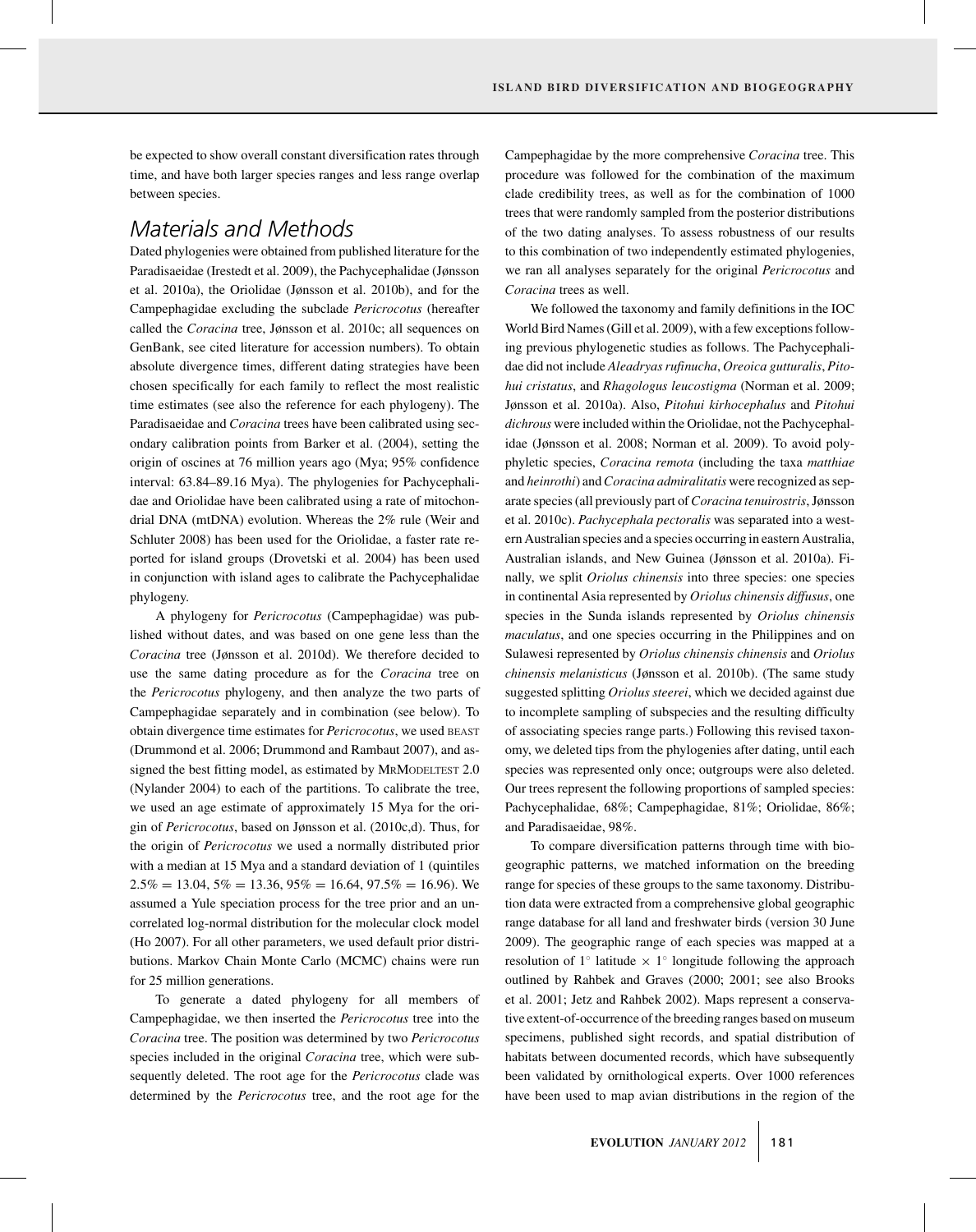world covered by the current article (reference list and additional information is available upon request from C. Rahbek). We modified distributions from this dataset to match the taxonomy (described above) based on information from Taylor (2005), Boles (2007), Walther and Jones (2008), and Frith and Frith (2009).

Frequency distributions of species richness within grid cells were generated from this dataset for each family. We generated species range-size frequency distributions by calculating the land area contained within each cell using a Behrmann global equalarea projection, and then summing these land values for each species. This approach attempts to take the effects of coastlines into account, as our study area contains many islands, while assuming that a species occupies all land area in each grid cell it is recorded for. Simply counting the number of grid cells for each species provided similar results (not shown). To describe statistical properties of these frequency distributions, we calculated skew and kurtosis and compared these to the normal distribution (Graves and Rahbek 2005).

We used R version 2.10.1 (R Development Core Team 2009) and the LASER package for R (Rabosky 2006). All analyses were run on each maximum clade credibility tree as well as on 1000 phylogenies randomly sampled from the posterior distributions of trees (excluding the burn-in) for each of the four families, to take uncertainty in phylogenetic reconstruction into account. We tested for constant diversification rates over time using both the  $γ$  statistic (Pybus and Harvey 2000) and  $ΔAIC_{RC}$ , which uses a maximum-likelihood framework (Rabosky 2006). Null distributions for both measures were obtained from 5000 phylogenies simulated for each group, which were of the same size as the group of interest and grown under a Yule model (constant speciation rate, no extinction).

We accounted for missing species when simulating the phylogenies from which we obtained the null distributions for our test statistics (Pybus and Harvey 2000; Rabosky and Lovette 2008a). Trees were simulated to grow from the root until the total number of species for a given family was reached. Subsequently, tips and the internal branches leading to them were deleted at random until the tip number equaled that of our phylogenetic sampling for the family. This approach assumed that all species in the family are known, thus only accounting for species not sampled in our phylogenies. Additionally, we used three further levels of total species richness, assuming that the known species numbers represent 75%, 50%, and 25% of the true species number, and therefore testing the effects of undetected or extinct species. In these cases, trees were simulated to the assumed total species number, and tips were reduced to the number sampled in our phylogenies as before. All our simulations assumed that species were missing at random from the phylogeny. Our actual species sampling was above the recommended 80% of known species (Cusimano and Renner 2010) in all families except one: for Pachycephalidae, our relatively low proportion of sampled species may introduce increased type I error rates, as it is possible that many missing species are recent (but see "Discussion").

The interpretation of the  $\gamma$  measure is that strongly negative values indicate a decrease in diversification rate over time, whereas positive values can arise under constant or increasing diversification. Therefore, we used a one-tailed test to detect significantly negative  $\gamma$  values, which is seen as conservative if extinction is nonzero (Pybus and Harvey 2000). We fitted five maximumlikelihood models of diversification to each phylogeny: the Yule model and a birth–death model (constant speciation rate and constant, nonzero extinction rate) represented constant-rate models, and models with rates that vary through time were represented by a diversity-dependent diversification model with linearly decreasing speciation and zero extinction rates, a diversity-dependent diversification model with exponentially decreasing speciation and zero extinction rates, and a modified Yule model allowing for two different speciation rates with a breakpoint (Rabosky 2006). The  $\triangle AIC_{RC}$  measure is defined as the difference in AIC values between the best rate-variable model and the best rate-constant model, that is, it is positive if the best model is rate variable. Therefore, significantly positive  $\Delta AIC_{RC}$  values were tested for with a one-tailed test against the simulated null distributions (Rabosky 2006).

### *Results*

The lineage-through-time plot for Paradisaeidae leveled off after an initially fast diversification, generating an apparently diversitydependent pattern, whereas the lineage-through-time plots for the three other families appeared straight (Fig. 1A–D). Both the  $\gamma$ statistic and  $\Delta AIC_{RC}$  confirmed this visual impression: the observed  $\gamma$  of the maximum clade credibility tree for the Paradisaeidae was significantly lower than expected if diversification was constant through time, whereas  $\gamma$  values did not reject constant rates for the Campephagidae, Oriolidae, and Pachycephalidae (Table 1). Similarly,  $\Delta AIC_{RC}$  for the Paradisaeidae was significantly higher than expected when assuming constant diversification rates, but  $\Delta AIC_{RC}$  for the other families was not (Table 1; Fig. 2). Although the best diversification model for the Paradisaeidae was rate variable (Table 1), the differences in AIC values of the best model (diversity-dependent diversification with linearly decreasing speciation rate) to the other two rate-variable models (diversity-dependent diversification with exponentially decreasing speciation rate and modified Yule model with a shift in speciation rate) were small (4.4 and 2.4, respectively). Pachycephalidae fitted the Yule model best, and Oriolidae and Campephagidae the Yule model with one rate shift, but discriminatory power for these families was low: differences in AIC values between the best and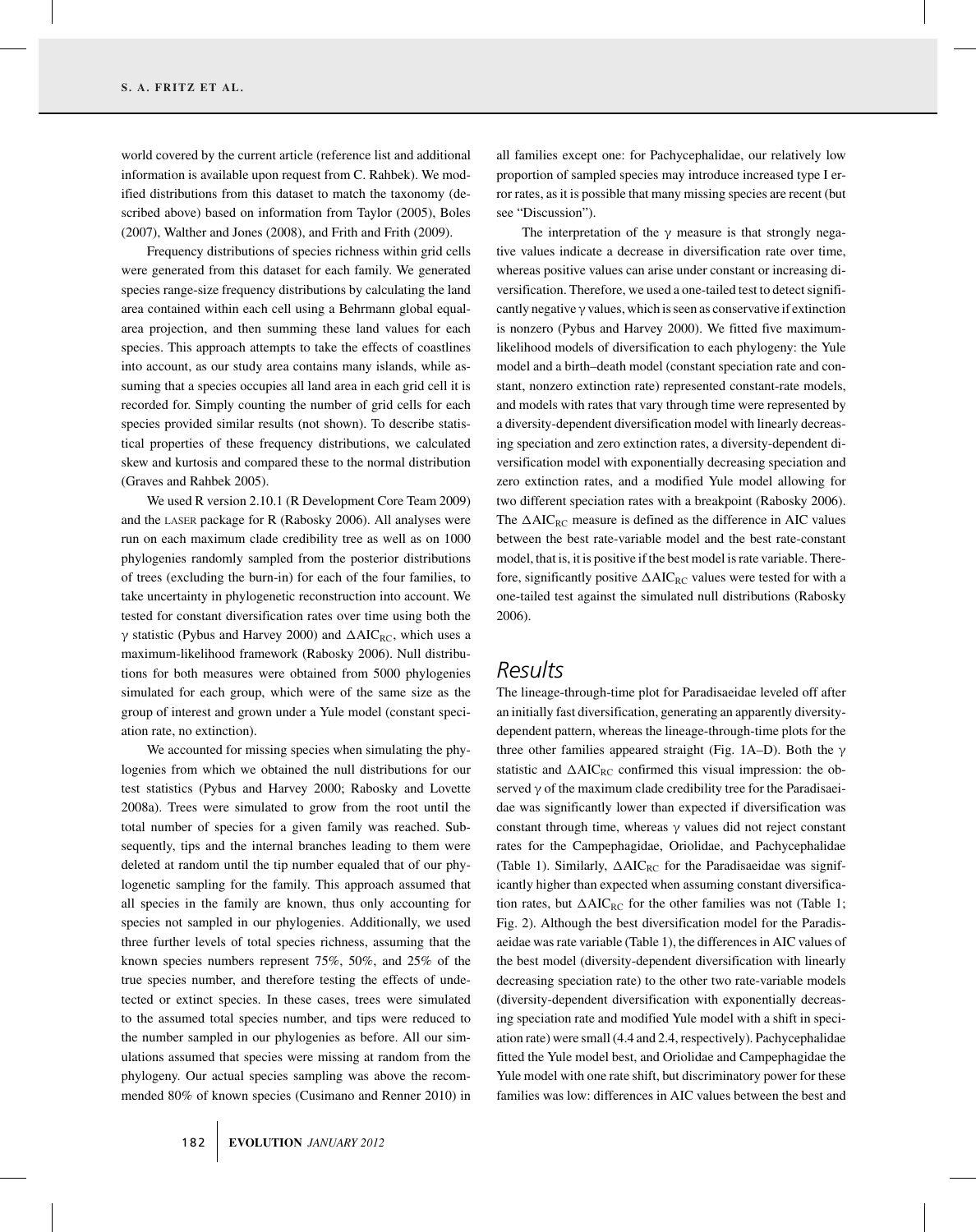

**Figure 1. Lineage-through-time plots (A–D) and species richness maps (E–H) for the four families. (A and E) Paradisaeidae; (B and F) Campephagidae; (C and G) Oriolidae; (D and H) Pachycephalidae. In (A–D), solid lines represent the maximum clade credibility trees, and gray areas are the 95% confidence interval for phylogenetic uncertainty generated by randomly sampling 1000 trees from the posterior distribution. Axes were scaled equally in (A–D) to facilitate comparison.**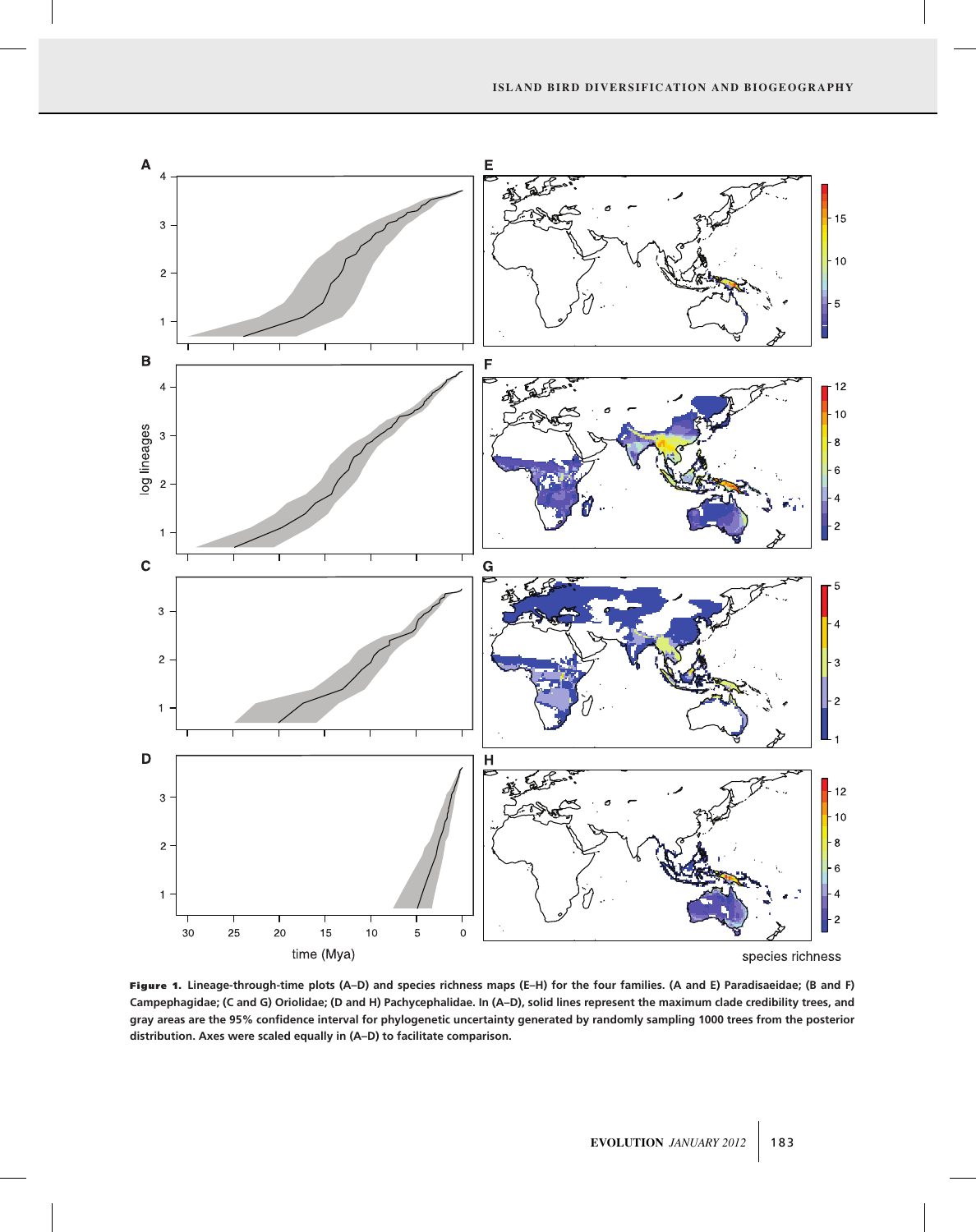|                      | Observed<br>Statistic | <i>P</i> -values |           |             |                  |            |          |            |        |  |
|----------------------|-----------------------|------------------|-----------|-------------|------------------|------------|----------|------------|--------|--|
|                      |                       | 100% known       |           | 75% known   |                  | 50% known  |          | 25% known  |        |  |
|                      |                       | <b>MCC</b>       | 95th      | <b>MCC</b>  | 95 <sub>th</sub> | <b>MCC</b> | 95th     | <b>MCC</b> | 95th   |  |
| γ                    |                       |                  |           |             |                  |            |          |            |        |  |
| Paradisaeidae        | $-2.629$              | $0.001**$        | $0.005**$ | $<0.001***$ | $0.004**$        | $0.004**$  | $0.016*$ | 0.209      | 0.412  |  |
| Campephagidae        | $-0.988$              | 0.121            | 0.320     | 0.472       | 0.747            | 0.702      | 0.899    | 0.998      | >0.999 |  |
| Oriolidae            | $-0.869$              | 0.065            | 0.181     | 0.201       | 0.459            | 0.121      | 0.349    | 0.997      | >0.999 |  |
| Pachycephalidae      | $-1.074$              | 0.269            | 0.583     | 0.341       | 0.687            | 0.739      | 0.930    | 0.978      | 0.998  |  |
| $\triangle AIC_{RC}$ |                       |                  |           |             |                  |            |          |            |        |  |
| Paradisaeidae        | 6.672                 | $0.015*$         | 0.055     | $0.013*$    | 0.052            | $0.030*$   | 0.090    | 0.281      | 0.507  |  |
| Campephagidae        | 0.074                 | 0.491            | 0.883     | 0.647       | 0.906            | 0.871      | 0.974    | 0.997      | >0.999 |  |
| Oriolidae            | 2.947                 | 0.062            | 0.518     | 0.165       | 0.730            | 0.142      | 0.742    | 0.927      | 0.999  |  |
| Pachycephalidae      | $-0.040$              | 0.484            | 0.773     | 0.747       | 0.918            | 0.826      | 0.945    | 0.986      | 0.999  |  |

**Table 1.** Testing for constant diversification rates using the γ and ΔAICRC statistics. Observed statistics are for the maximum clade **credibility (MCC) trees;** *P***-values are shown for the MCC tree and the 95th percentile of a random sample (1000 trees) from the posterior distribution of trees. The** *P***-values were generated from simulated null distributions of 5000 trees for each family and each of the assumed total species numbers. Simulations all accounted for the number of species not sampled in our phylogenies, and assumed that all species were known (100%), or that only 75%, 50%, and 25% were known, respectively.**

**∗***P* **< 0.05, ∗∗***P* **< 0.01, ∗∗∗***P* **< 0.001.**

second best models (Yule model with one rate shift or Yule model in all cases) were below 3 for the Oriolidae and below 0.1 for the Pachycephalidae and Campephagidae.

Significance of  $\gamma$  results for the 95th percentile of the posterior trees was very similar to results for the maximum clade credibility tree in all families (Table 1). Equally, significance was only affected by our proportion of species sampled for the phylogenies if as little as 25% of the true number of Paradisaeidae species were known (the statistics for the 50% level were still significant). Using  $\Delta AIC_{RC}$ , constant diversification rates for the Paradisaeidae



**Figure 2.** Observed and simulated frequency distributions for the ∆AIC<sub>RC</sub> statistic. (A–C) Paradisaeidae; (D–F) Campephagidae; (G–I) **Oriolidae; (J–L) Pachycephalidae. Gray distributions are the observed frequency distributions of ΔAIC<sub>RC</sub> from 1000 phylogenies randomly sampled from each posterior distribution; the corresponding value for the maximum clade credibility tree is shown by the dashed line. Transparent distributions are the simulated null distributions (5000 trees) when assuming different total species numbers: top row, 100% of species known; middle row, 75% known; bottom row, 50% known.**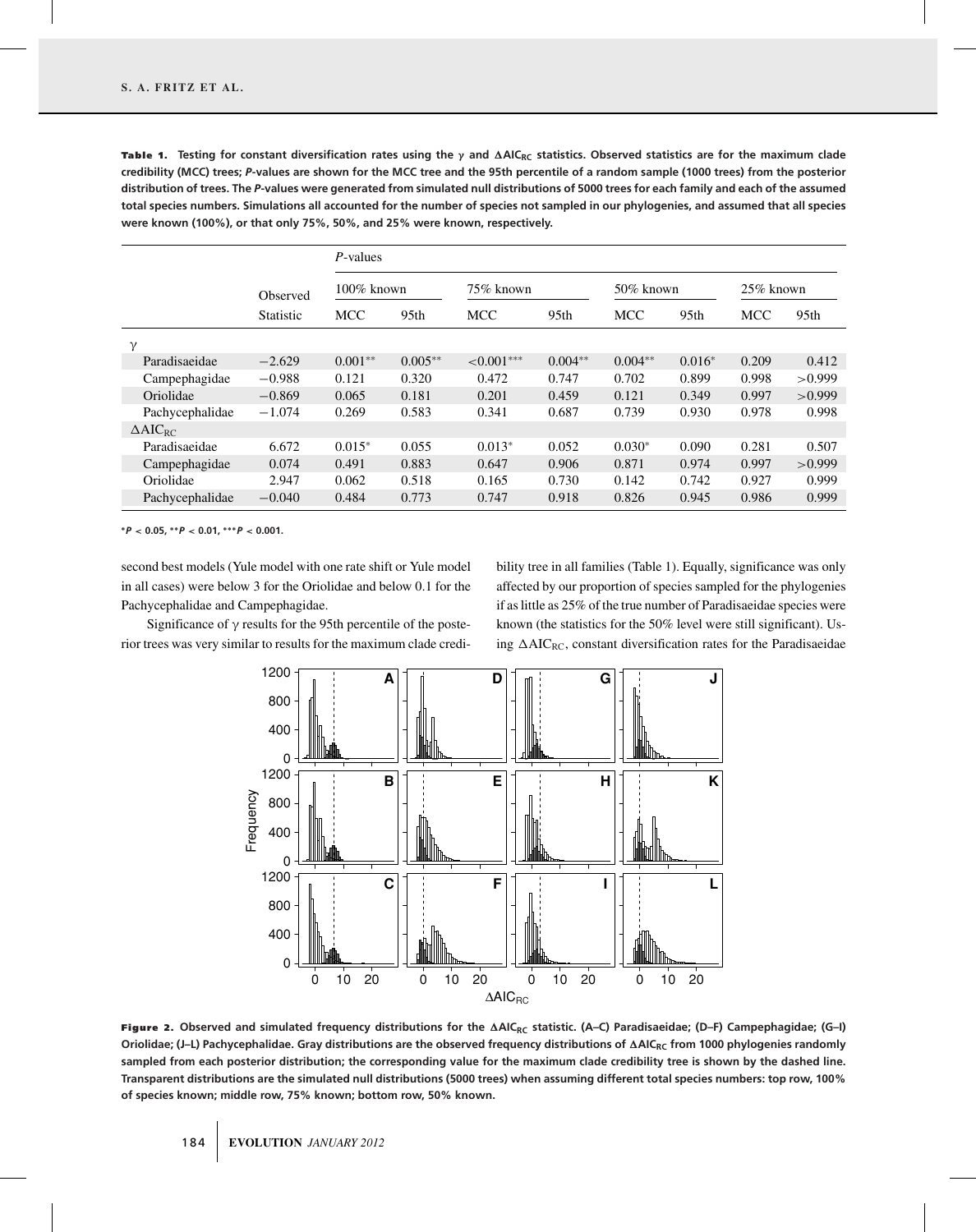could not be rejected for the 95th percentile of the posterior trees (Table 1). However, *P*-values were only just above significance if 100% or 75% of species were assumed to be known, and there was very little overlap between the observed distribution of the  $\Delta AIC_{RC}$  statistic for the posterior trees and the different null distributions simulated for the Paradisaeidae (Fig. 2). All results for the other three families were qualitatively the same for the maximum clade credibility tree and the 95th percentile of the posterior trees, as well as for all simulations taking different proportions of sampled species into account. Results for the Campephagidae did not change when the *Pericrocotus* and *Coracina* trees were analyzed separately (Supporting information).

The distribution of Paradisaeidae is relatively restricted, with most species in New Guinea and very few in northeastern Australia and Wallacea (Fig. 1E). The Campephagidae and the Oriolidae have spread throughout Australasia, continental Asia, Africa, and Europe, and the Pachycephalidae occur throughout the Indo-Pacific archipelagos, with one species on the Asian mainland (Fig. 1F–H). Paradisaeidae had the smallest species range sizes and highest species richness within grid cells at our study scale (Fig. 3). Species range-size frequency distributions had a much longer tail for Campephagidae, Oriolidae, and Pachycephalidae than for Paradisaeidae (Fig. 3A–D). The frequency distribution of species richness within grid cells was less steep for Paradisaeidae than for the other groups, that is, comparatively few grid cells contained low levels of species richness for Paradisaeidae (Fig. 3E–H). Skew and kurtosis of both frequency distributions were relatively lower for Paradisaeidae than for the other three families (Table 2). All skew and kurtosis statistics significantly deviated from a normal distribution, except for kurtosis values for both frequency distributions in Paradisaeidae.

### *Discussion*

The differences in diversification trajectory and biogeographic patterns between the Paradisaeidae and each of the other families are striking. Whereas our results were concordant with a diversity-dependent pattern of diversification for the Paradisaeidae, we detected no apparent slowdown in diversification rates for the other families. Correspondingly, biogeographic patterns for the Paradisaeidae clearly differed from those of the other three families: species ranges were smaller on average and overlapped more at the spatial scale of our study. Both diversification and biogeographic patterns therefore offer some support for our hypothesis that island radiations with high dispersal and colonization abilities may show constant diversification rates through time, and less fine partitioning of niches. Our results are unusual when compared to most previous studies of avian taxa with similar numbers of species (e.g., Weir 2006; Phillimore and Price 2008; Rabosky and Lovette 2008a), presumably because the four



**Figure 3. Species range-size frequency distributions (A–D) and frequency distributions of species richness within grid cells (E– H) for the four families. (A and E) Paradisaeidae; (B and F) Campephagidae; (C and G) Oriolidae; (D and H) Pachycephalidae. Species range size (in million km2) was measured as the total land area of occupied grid cells.**

**Table 2.** Testing species range-size frequency distributions and **frequency distributions of species richness within grid cells against the normal distribution. Species range size was measured as the total land area of occupied grid cells.**

|                 |           | Species range size | Species richness |           |  |  |
|-----------------|-----------|--------------------|------------------|-----------|--|--|
|                 | Skew      | Kurtosis           | Skew             | Kurtosis  |  |  |
| Paradisaeidae   | $0.92*$   | 0.38               | $0.73***$        | $-0.66$   |  |  |
| Campephagidae   | $1.93***$ | $2.81***$          | $1.42***$        | $1.67***$ |  |  |
| Oriolidae       | $2.06***$ | $3.76***$          | $177***$         | $2.29***$ |  |  |
| Pachycephalidae | $4.19***$ | $17.27***$         | $2.26***$        | $6.82***$ |  |  |

**∗***P* **< 0.05, ∗∗***P* **< 0.01, ∗∗∗***P* **< 0.001.**

families analyzed in this study originated in a geologically dynamic insular setting. Notably, the large continental radiation of Furnariidae (Neotropical ovenbirds and woodcreepers) seems to have maintained constant diversification rates through time, possibly because furnariid birds span a geologically and climatically highly dynamic continent (Derryberry et al. 2011). Below, we first interpret our results in light of general diversity dependence of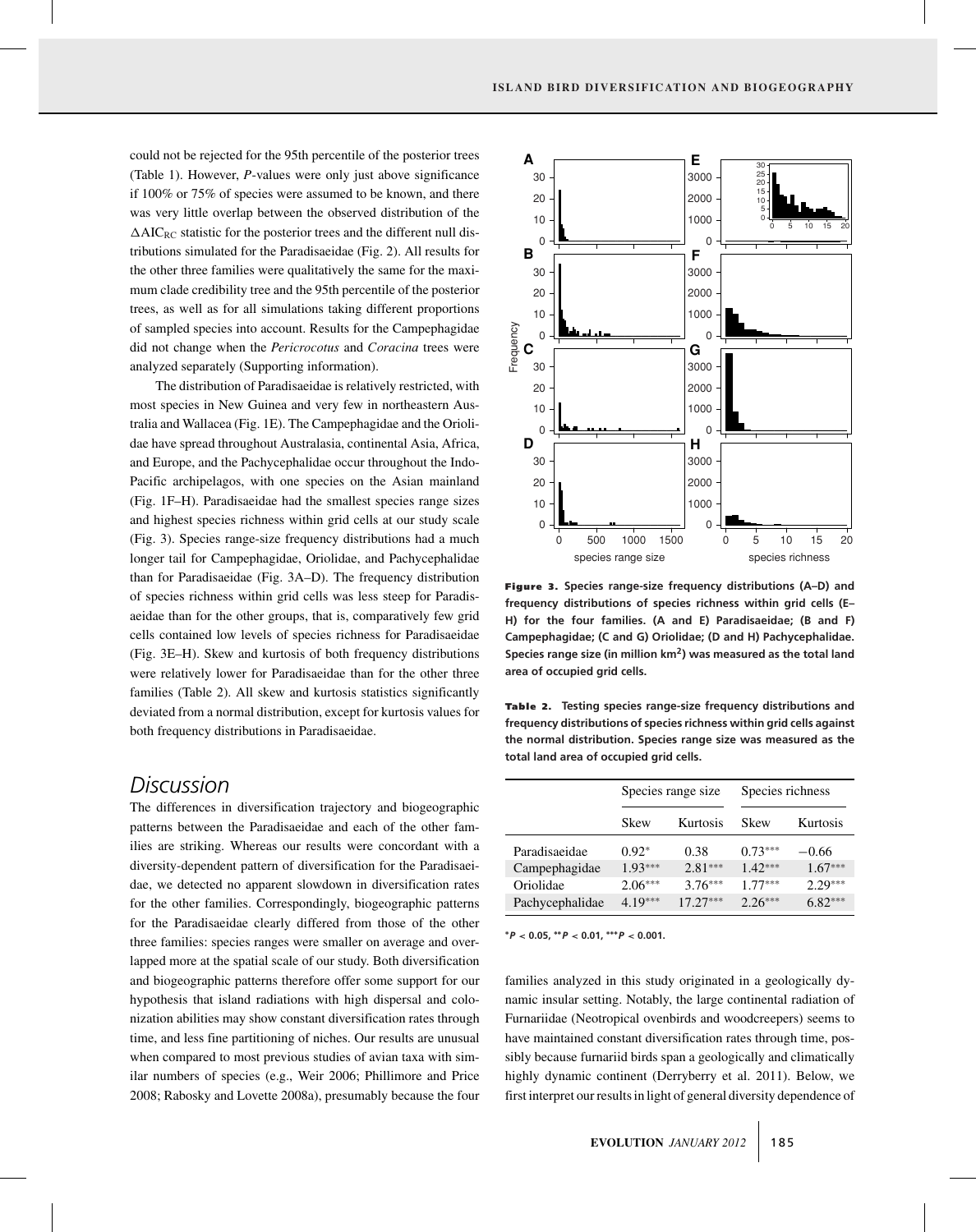diversification rates, assuming the existence of upper limits on the species richness of clades or regions ultimately arising from ecological processes (Rabosky 2009a). Then, we discuss alternative interpretations that do not assume existence of these ecological limits to diversity, and we conclude with discussing the statistical robustness of our results.

### **ECOLOGICAL LIMITS TO DIVERSITY**

The diversification pattern and biogeographic patterns for Paradisaeidae are concordant with the idea of increased filling of ecological niches over time (Nee et al. 1992; Ricklefs 2006; Phillimore and Price 2009). In Paradisaeidae, diversification rates have apparently slowed down over time, and our biogeographic analyses indicated relatively high species richness within grid cells and a relatively high amount of small-ranged species. Progressively finer niche partitioning, for example during adaptive radiation, should lead to higher proportions of species with small geographic ranges, and to higher overlap of these species ranges on coarse spatial scales (Nee et al. 1992; Schluter 2000; Gavrilets and Vose 2005; McPeek 2008). This process is thought to eventually cause a slowdown in diversification rates as clade size reaches its socalled ecological limit (Rabosky 2009a). Our combination of diversification analyses and biogeographic patterns links these two hypotheses: the kurtosis and skew of range-size frequency distributions and of frequency distributions of species richness within grid cells clearly differentiated Paradisaeidae from the other three groups, in parallel to the difference in diversification statistics for phylogenetic branching patterns. These measures may therefore be a promising avenue for future research on describing niche partitioning across species within clades at the macroecological scale, compared to previously used measures such as the total geographic area occupied by the clade or the median number of co-occurring species (Phillimore and Price 2009). However, none of these measures are able to distinguish between the processes underlying limits to diversity, such as competition, low dispersal probability, or lack of geographic opportunities for speciation.

The diversification pattern of Paradisaeidae seems similar to the diversity-dependent patterns reported for a large number of other taxa (see Rabosky 2009a for a recent review). Why, then, do the patterns for Oriolidae, Pachycephalidae, and Campephagidae not conform to this apparently general pattern? Assuming that diversity dependence is universal, the three radiations may be too young to have reached their ecological limits yet. Especially, the Pachycephalidae are a clade much younger than the Paradisaeidae, which seem to have reached their diversity limit. Compared to the Paradisaeidae, our frequency distributions of species richness within grid cells for the other three families show that geographic ranges overlap much less at our coarse spatial scale, perhaps reflecting a potential for further ecological niche differentiation.

Assuming that diversity limits exist and have not been reached by our three families exhibiting patterns of constant diversification rates, our results suggest that these ecological limits differ between clades and regions. First, even clades originating in the same region at roughly the same time can have very different upper limits to their size, as suggested by our diversification patterns for Campephagidae and Paradisaeidae. Second, the species numbers in each of our three families are unusually large compared to the other bird clades for which patterns consistent with constant net diversification rates have been shown previously (Phillimore and Price 2008, 2009), and compared to the species number at which the species richness–age relationship across clades typically levels off (Ricklefs 2006). One exception from this general pattern of diversity dependence in large (avian) taxa is the Neotropical Furnariidae radiation, but these birds show unusual ecological divergence between subclades and species groups, and they span an entire, geologically highly dynamic continent (Derryberry et al. 2011). As our three families originated in island areas, unlike most previously studied avian clades, we suggest that geologically dynamic regions such as the Indo-Pacific archipelagos may allow higher ecological limits to clade size than continental regions usually do, by providing numerous opportunities for speciation (Mayr and Diamond 2001; Losos and Ricklefs 2009). In geologically dynamic archipelagos, new ecological opportunities open up frequently, or areas are repeatedly geographically isolated, which should lead to high speciation rates in successfully colonizing lineages (Bellemain and Ricklefs 2008). In concordance with our results for Campephagidae, Oriolidae, and Pachycephalidae, previous studies have suggested elevated or constant net diversification rates for shrews in the Philippines and day geckos in Indian Ocean archipelagos (Harmon et al. 2008; Esselstyn et al. 2009).

If ecological limits to diversity differ between clades, then presumably these limits are influenced not only by the region in which a clade diversified, but also by a clade's ability to disperse and colonize, and so ultimately by its ecological traits (Rabosky 2009a; Vamosi and Vamosi 2010). The geographical distribution of Paradisaeidae as a family, which seems to have reached their diversity limit, is much more restricted than that of each of the other three families. Similarly, decreasing diversification rates have been shown for the day gecko clade endemic to Madagascar, but not for the related clades in Indian Ocean archipelagos (Harmon et al. 2008). These findings suggest a link between geographic area occupied and ecological limits on clade size, and might relate to large-scale species–area relationships (Ricklefs 2006; Kisel et al. 2011). Restricted geographic ranges, both for the Paradisaeidae as a whole and for most of its species, may reflect low dispersal and colonization abilities. In contrast, our other three families have large geographical distributions and complex colonization histories from centers of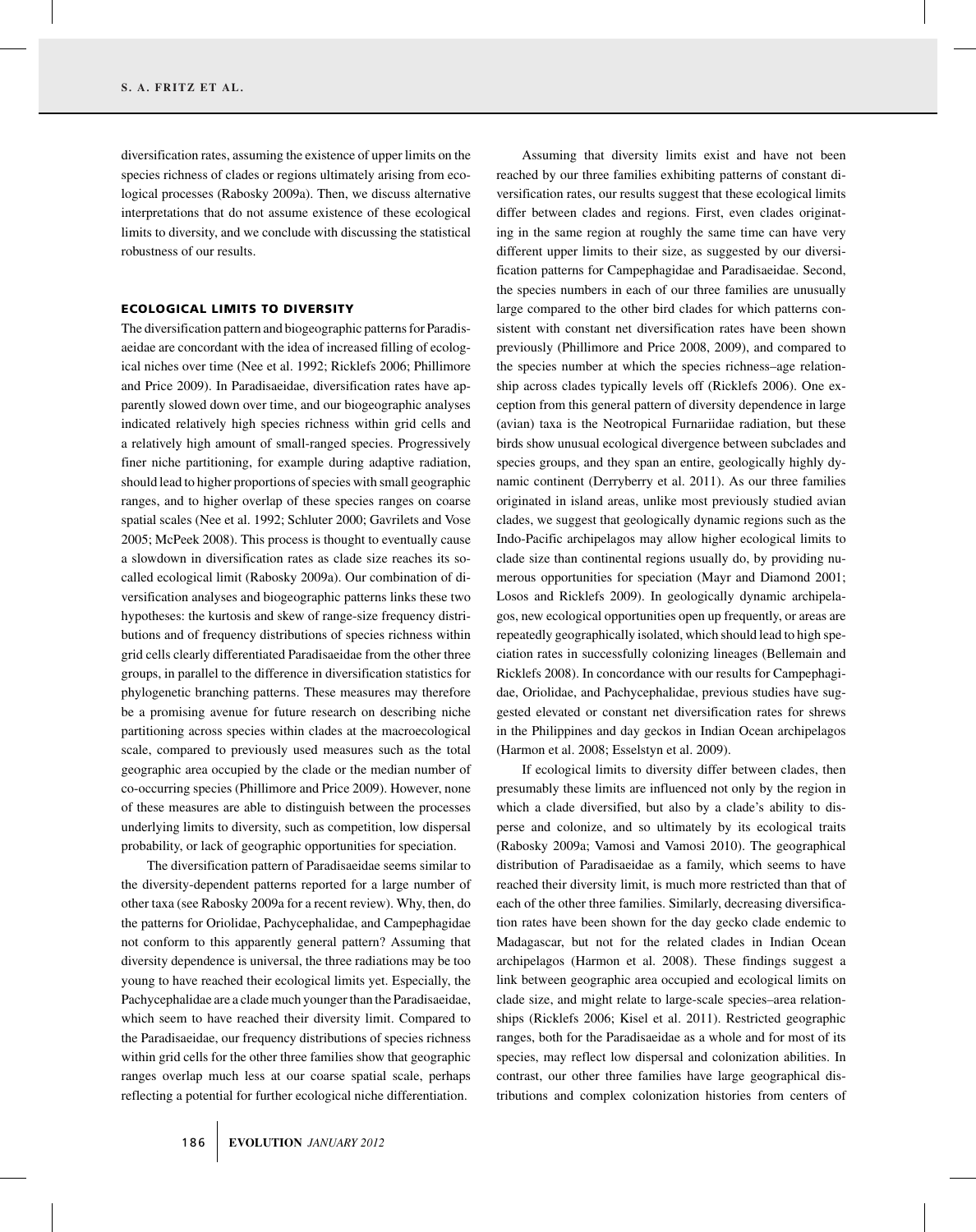diversification in New Guinea across the Indo-Pacific archipelagos (Jønsson et al. 2010a,b,c). Likewise, a measure of annual dispersal correlated strongly with net diversification rates across bird families (Phillimore et al. 2006), and unusually species-rich radiations of mammals have been linked to colonization of new geographic areas (Kisel et al. 2011; Purvis et al. 2011) We further speculate that dispersal and colonization abilities within the families are determined by ecological traits. For example, most species of Paradisaeidae are promiscuous and use male display areas (Frith and Beehler 1998), which may restrict individuals' capacity for long-distance dispersal and thus limit the chances of establishing breeding populations in new areas (Irestedt et al. 2009).

### **ALTERNATIVE INTERPRETATIONS OF DIVERSIFICATION PATTERNS**

The interpretation that our analyses show patterns of constant net diversification rates should be taken cautiously because our failure to reject the null hypothesis does not prove its validity. Also, the conclusion that sustained high speciation rates through time have generated the observed patterns is hypothetical, because only net diversification rates are inferred from molecular phylogenies, and the estimation of speciation and extinction rates from these is problematic. Hence, an alternative explanation for the diversification patterns in our three families could be that these families have already reached a diversity limit, but the signature of diversity dependence in their lineage-through-time plots has been erased by increasing or high extinction rates (Rabosky and Lovette 2008b; Quental and Marshall 2009; McInnes et al. 2011). Two observations support this hypothesis: first, it is generally assumed that extinction rates are high in island settings (e.g., Ricklefs 2010). Second, our lineage-through-time plots for Campephagidae, Oriolidae, and Pachycephalidae do not show the "pull of the present," that is, an upturn in net diversification rate toward the present that is expected under a birth–death model with constant, high death rates (Nee et al. 1994). Indeed, all our best models assumed no extinction at all, which seems unlikely but is a surprisingly common occurrence in analyses of lineage-through-time plots (Rabosky and Lovette 2008b; Quental and Marshall 2009). Recently introduced coalescent approaches, or the combination of molecular data with the fossil record if available, may prove superior in detecting extinction signatures (Liow et al. 2010; Morlon et al. 2010).

So far, we have assumed that diversity dependence of diversification rates is a general pattern, and that ecological processes limit the species richness of clades. However, other explanations exist for observed slowdowns in diversification rates. For example, a recent simulation study criticized the use of the birth–death model as a null hypothesis in phylogenetics for its lack of geographic context (Pigot et al. 2010). Pigot and colleagues simulated ecologically neutral cladogenesis under geographic speciation, either through vicariance or peripatry, and found that several properties of the simulated phylogenies and species ranges approximated those of real avian clades. In their models, clades with rapid initial diversification experienced slowdowns because the geographic ranges of their species became smaller over time, making speciation less likely. The resulting patterns of diversification and geographic ranges are comparable to our patterns for Paradisaeidae, and to previous studies showing apparent diversity dependence. A pattern of constant net diversification arose when simulating peripatric speciation with moderate rates of range growth and high volatility of ranges over time (Pigot et al. 2010). This model seems quite reasonable for our three other families, given their origin in the Indo-Pacific and successful colonization of neighboring archipelagos and continents. Further development endeavoring to fit such geographically explicit, ecologically neutral diversification models to real clades seems a promising approach.

Finally, it has been argued recently that the common finding of diversification patterns with a slowdown does not mean that these slowdowns are in fact common, because the patterns may actually arise from researcher selection of study groups or low proportions of sampled species (Phillimore and Price 2008; Cusimano and Renner 2010). The focus on taxa with continental origin in previous studies may have led to the common finding of diversity-dependent patterns, with an overlooked predominance of patterns concordant with constant diversification rates through time in archipelagos (Harmon et al. 2008; Esselstyn et al. 2009). Even though Moyle et al. (2009) found a slowdown in diversification rates for *Zosterops* in Southeast Asia and Africa, that result may have been caused by the rather low proportion of sampled taxa. The literature so far may be biased against island-origin taxa because researchers generally choose to study well-defined clades with a large but manageable number of species, which are less likely to be from archipelagos given the sampling difficulties and taxonomic issues involved. Due to the preference for species-rich groups, researchers are also more likely to work on clades that have reached saturation, or clades that show apparent diversity dependence by chance (Phillimore and Price 2008).

#### **STATISTICAL ROBUSTNESS OF OUR RESULTS**

Our results appear robust to uncertainty of phylogenetic reconstruction, because results for a random sample of 1000 posterior trees from the Bayesian phylogenetic reconstruction were consistent with those for the maximum clade credibility tree. However, we acknowledge that the two different procedures used to obtain absolute divergence times for the four phylogenies may affect direct comparisons between taxa. Although the different dating strategies were chosen to reflect most realistic time estimates for each family, particularly the Pachycephalidae would be estimated as older if dated within the standard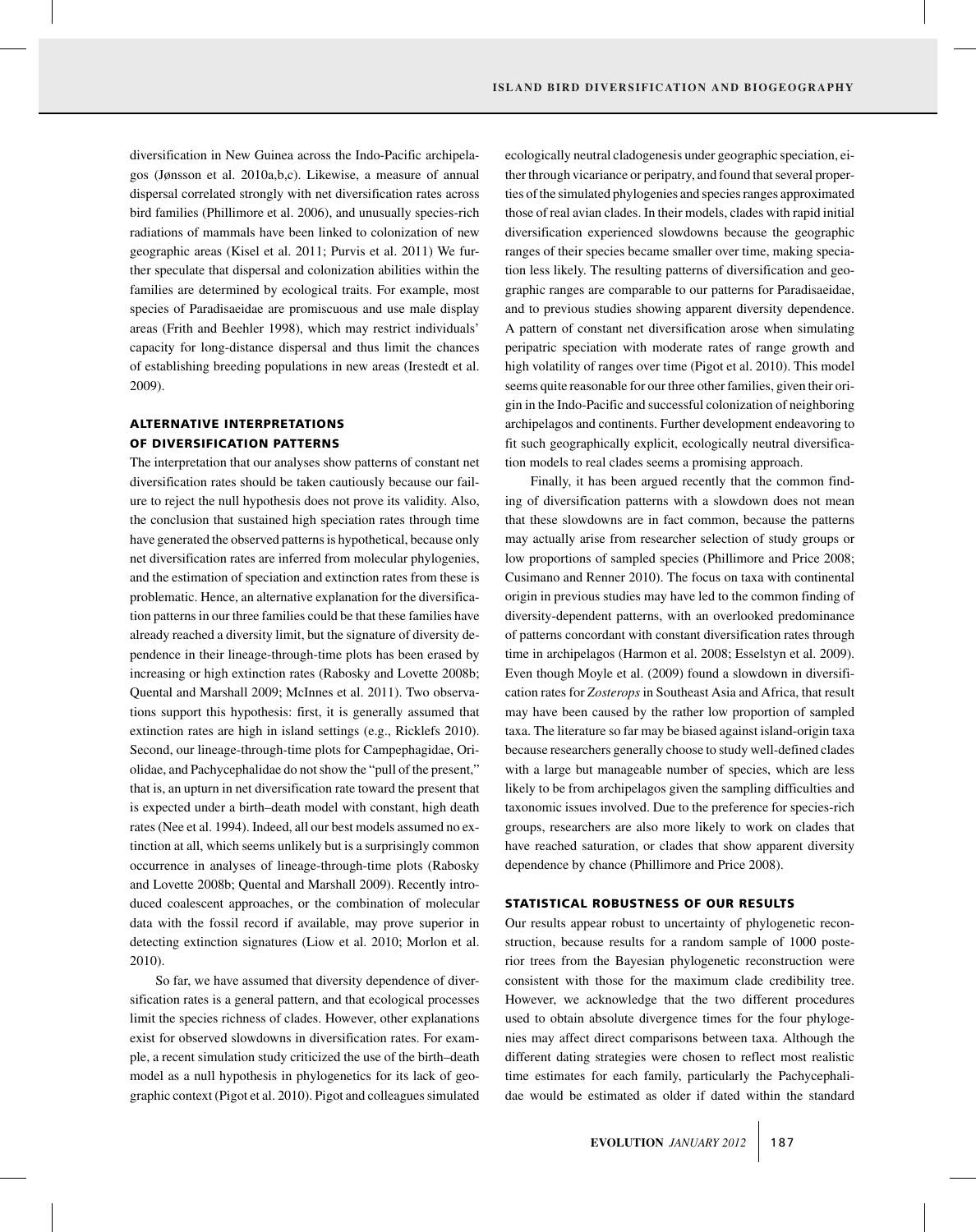2% mtDNA rate framework (Weir and Schluter 2008). Because the dating procedure should affect all time estimates within a phylogeny, we think that the comparison of diversification trajectories is still valid.

Our simulations of expected distributions for the statistic measures of diversification rates through time accounted for the effects of unsampled or unknown species, if these were missing from the phylogenies at random. Although this assumption of random phylogenetic sampling may have been violated, the high proportions of species sampled in our phylogenies should limit the inflation of type I error rates, that is, the probability of incorrectly rejecting the null hypothesis of constant diversification rates when it is in fact true (Cusimano and Renner 2010). The phylogeny for the Paradisaeidae included all but one known species, which makes it unlikely that the observed slowdown in diversification rates was caused by low sampling. Likewise, it is improbable that only 25% of the species of Paradisaeidae are known to science or have survived to the present (Frith and Beehler 1998), the only case for which we could not reject constant diversification rates. The only family for which we sampled less than 80% of known species (the minimum recommended by Cusimano and Renner 2010) was the Pachycephalidae, but because we could not reject the null hypothesis for this family, our sampling did not cause inflation of type I error.

Another bias, which we (and comparative studies in general) have been unable to address adequately, may arise because of differences in species concepts. For objectivity, we used a recognized global taxonomy, but we recognize that different taxonomists have followed different practices in their treatment of island forms, some authorities defining all isolated and diagnosable populations as separate species, others trying to combine them as polytypic superspecies (see Mayr and Diamond 2001). Our study, as well as any other study investigating multiple species groups across large regions, will be subject to such taxonomic biases.

Finally, we investigate diversification patterns through time for whole families, whereas previous studies have focused mainly on genera (Weir 2006; McPeek 2008; Phillimore and Price 2008). A meaningful rationale for studying diversification should be the analysis of monophyletic clades consisting of closely related species, that is, of single but separate radiations, whether they are at genus or family level. This condition is true for our families: the phylogenies for Pachycephalidae and Oriolidae are dominated by their nominate genera (*Pachycephala*, 27 of 36 species; *Oriolus*, 28 of 31 species), for which we expect family-level diversification patterns to hold. The two separate phylogenies of Campephagidae conform to our condition of single radiations, and they show qualitatively similar patterns to the family level when analyzed separately (Supporting information; one tree for *Pericrocotus* and the other dominated by *Coracina*). Finally, the Paradisaeidae consist of 41 species in 16 genera, with generic splitting mainly based on sexually selected traits. Therefore, we may argue that the family comprises two radiations only, corresponding to the two main clades on the phylogeny (Irestedt et al. 2009). These two clades have approximate crown ages of 18 and 16 Mya (cf. the upturn around that time in Fig. 1A), and most nodes are clustered in the early history for both. In conclusion, all family patterns we show should hold at meaningful lower levels of clade definition, although we also believe that the question of taxonomic scale and its consequences for diversification rate analyses would be an interesting opportunity for more comprehensive comparative studies.

## *Conclusion*

There are several possible mechanisms producing the patterns of diversification rates and species ranges we found for our four island-origin radiations. We suggest that the dynamics of extensive island systems may allow for sustained high net diversification rates, at least for a surprisingly long time, through several possible mechanisms. These processes depend on dispersal ability and colonization success of the clades involved, and our suggestions assume that diversity dependence of diversification rates is a general pattern, with most likely ecological processes setting upper limits to species richness in clades or regions. As illustrated by our study, a general understanding of diversification dynamics and the resulting biogeographic patterns depends on obtaining results from a broader array of cases, for example, from speciespoor and species-rich taxa, and those originating within continents and archipelagos. Interpretations of the underlying processes will benefit from linking these patterns to additional biogeographic and ecological data on species-richness patterns, species rangesize frequency distributions, dispersal and colonization ability, ecological traits, and not least to ecological processes at smaller scales influencing species assembly processes.

#### **ACKNOWLEDGMENTS**

We thank Louis Hansen for his invaluable help with compiling the database of species distributions; A. Pigot for interesting discussion; A. Phillimore, M. McPeek, and several anonymous reviewers for insightful comments on previous versions of the manuscript; and the Danish National Research Foundation for support to the Center for Macroecology, Evolution and Climate.

#### **LITERATURE CITED**

- Barker, F. K., A. Cibois, P. Schikler, J. Feinstein, and J. Cracraft. 2004. Phylogeny and diversification of the largest avian radiation. Proc. Natl. Acad. Sci. USA 101:11040–11045.
- Bellemain, E., and R. E. Ricklefs. 2008. Are islands the end of the colonization road? Trends Ecol. Evol. 23:461–468.
- Brooks, T., A. Balmford, N. Burgess, J. Fjeldså, L. A. Hansen, J. Moore, C. Rahbek, and P. Williams. 2001. Toward a blueprint for conservation in Africa. BioScience 51:613–624.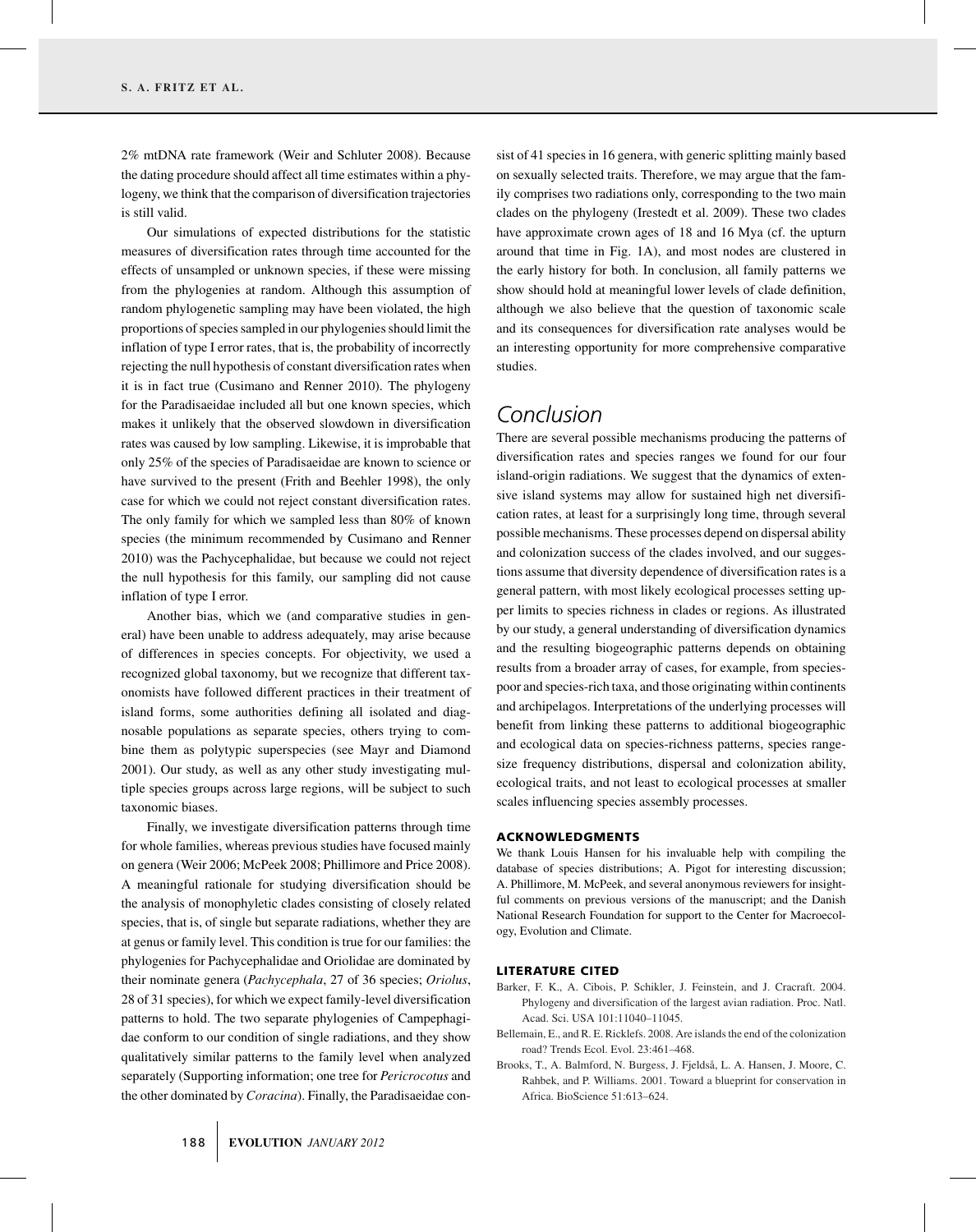- Boles, W. E. 2007. Family Pachycephalidae (Whistlers). Pp. 374–437 *in* J. del Hoyo, A. Elliott, and D. A. Christie, eds. Handbook of the birds of the world. Vol. 12: Picarthartes to tits and chickadees. Lynx Edicions, Barcelona.
- Cusimano, N., and S. S. Renner. 2010. Slowdowns in diversification rates from real phylogenies may not be real. Syst. Biol. 59:458– 464.
- Derryberry, E. P., S. Claramunt, G. Derryberry, R. T. Chesser, J. Cracraft, A. Aleixo, J. Pérez-Emán, J. V. Remsen, Jr., and R. T. Brumfield. 2011. Lineage diversification and morphological evolution in a large-scale continental radiation: the Neotropical ovenbirds and woodcreepers (Aves: Furnariidae). Evolution, doi:10.1111/j.1558–5646-2011.01374.x.
- Diamond, J. M. 1974. Colonization of exploded volcanic islands by birds: the supertramp strategy. Science 184:803–806.
- Drovetski, S. V., R. M. Zink, S. Rohwer, I. V. Fadeev, E. V. Nesterov, I. Karagodin, E. A. Koblik, and Y. A. Red'kin. 2004. Complex biogeographic history of a Holarctic passerine. Proc. R. Soc. B 271: 545–551.
- Drummond, A. J., S. Y. W. Ho, M. J. Phillips, and A. Rambaut. 2006. Relaxed phylogenetics and dating with confidence. PLoS Biol. 4:e88.
- Drummond, A. J., and A. Rambaut. 2007. BEAST, version 1.4.7. Available at http://beast.bio.ed.ac.uk/.
- Esselstyn, J. A., R. M. Timm, and R. M. Brown. 2009. Do geological or climatic processes drive speciation in dynamic archipelagos? The tempo and mode of diversification in Southeast Asian shrews. Evolution 63:2595–2610.
- Frith, C. B., and B. M. Beehler. 1998. The birds of paradise. Oxford Univ. Press, Oxford, U.K.
- Frith, C. B., and D. W. Frith. 2009. Family Paradisaeidae (Birds-of-paradise). Pp. 404–493 *in* J. del Hoyo, A. Elliott, and D. A. Christie, eds. Handbook of the birds of the world. Vol. 14: Bush-shrikes to Old World sparrows. Lynx Edicions, Barcelona
- Gavrilets, S., and A. Vose. 2005. Dynamic patterns of adaptive radiation. Proc. Natl. Acad. Sci. USA 102:18040–18045.
- Gill, F., M. Wright, and D. Donsker. 2009. IOC World Bird Names, version 2.2. Available at http://www.worldbirdnames.org. Accessed December 2009.
- Graves, G. R., and C. Rahbek. 2005. Source pool geometry and the assembly of continental avifaunas. Proc. Natl. Acad. Sci. USA 102:7871– 7876.
- Hall, R. 1998. Biogeographic implications of the tertiary palaeogeographic evolution of Sulawesi and Borneo. Pp. 133–163 *in* R. Hall and J. D. Holloway, eds. Biogeography and geological evolution of SE Asia. Backhuys Publishers, Leiden, the Netherlands.
	- -. 2002. Cenozoic geological and plate tectonic evolution of SE Asia and the SW Pacific: computer-based reconstructions, model and animations. J. Asian Earth Sci. 20:353–431.
- Harmon, L. J., J. Melville, A. Larson, and J. B. Losos. 2008. The role of geography and ecological opportunity in the diversification of day geckos (*Phelsuma*). Syst. Biol. 57:562–573.
- Harmon, L. J., J. A. Schulte, II, A. Larson, and J. B. Losos. 2003. Tempo and mode of evolutionary radiation in iguanian lizards. Science 301: 961–964.
- Ho, S. Y. W. 2007. Calibrating molecular estimates of substitution rates and divergence times in birds. J. Avian Biol. 38:409–414.
- Irestedt, M., K. A. Jønsson, J. Fjeldså, L. Christidis, and P. G. P. Ericson. 2009. An unexpectedly long history of sexual selection in birds-of-paradise. BMC Evol. Biol. 9:235.
- Jetz, W., and C. Rahbek. 2002. Geographic range size and determinants of avian species richness. Science 297:1548–1551.
- Jønsson, K. A., R. C. K. Bowie, J. A. Norman, L. Christidis, and J. Fjeldså.

2008. Polyphyletic origin of toxic Pitohui birds suggests widespread occurrence of toxicity in corvoid birds. Biol. Lett. 4:71–74.

- Jønsson, K. A., R. C. K. Bowie, R. G. Moyle, L. Christidis, J. A. Norman, B. W. Benz, and J. Fjeldså. 2010a. Historical biogeography of an Indo-Pacific passerine bird family (Pachycephalidae): different colonization patterns in the Indonesian and Melanesian archipelagos. J. Biogeogr. 37:245–257.
- Jønsson, K. A., R. C. K. Bowie, R. G. Moyle, M. Irestedt, L. Christidis, J. A. Norman, and J. Fjeldså. 2010b. Phylogeny and biogeography of Oriolidae (Aves: Passeriformes). Ecography 33:232–241.
- Jønsson, K. A., R. C. K. Bowie, J. A. A. Nylander, L. Christidis, J. A. Norman, and J. Fjeldså. 2010c. Biogeographical history of cuckooshrikes (Aves: Passeriformes): transoceanic colonization of Africa from Australo-Papua. J. Biogeogr. 37:1767–1781.
- Jønsson, K. A., M. Irestedt, P. G. P. Ericson, and J. Fjeldså. 2010d. A molecular phylogeny of minivets (Passeriformes: Campephagidae: *Pericrocotus*): implications for biogeography and convergent plumage evolution. Zool. Scr. 39:1–8.
- Jønsson, K. A., P.-H. Fabre, R. E. Ricklefs, and J. Fjeldså. 2011. Major global radiation of corvoid birds originated in the proto-Papuan archipelago. Proc. Natl. Acad. Sci. USA 108:2328–2333.
- Kisel, Y., L. McInnes, N. H. Toomey, and C. D. L. Orme. 2011. How diversification rates and diversity limits combine to create large-scale species-area relationships. Philos. Trans. R. Soc. B. 366:2514–2525.
- Kozak, K. H., D. W. Weisrock, and A. Larson. 2006. Rapid lineage accumulation in a non-adaptive radiation: phylogenetic analysis of diversification rates in eastern North American woodland salamanders (Plethodontidae: Plethodon). Proc. R. Soc. B 273:539–546.
- Liow, L. H., T. B. Quental, and C. R. Marshall. 2010. When can decreasing diversification rates be detected with molecular phylogenies and the fossil record? Syst. Biol. 59:646–659.
- Losos, J. B., and R. E. Ricklefs. 2009. Adaptation and diversification on islands. Nature 457:830–836.
- Mahler, D. L., L. J. Revell, R. E. Glor, and J. B. Losos. 2010. Ecological opportunity and the rate of morphological evolution in the diversification of Greater Antillean anoles. Evolution 64:2731–2745.
- Mayr, E., and J. M. Diamond. 2001. The birds of northern Melanesia: speciation, ecology and biogeography. Oxford Univ. Press, New York.
- McInnes, L., C. D. L. Orme, and A. Purvis. 2011. Detecting shifts in diversity limits from molecular phylogenies: what can we know? Proc. R. Soc. B, doi:10.1098/rspb.2011.0241.
- McPeek, M. A. 2008. The ecological dynamics of clade diversification and community assembly. Am. Nat. 172:E270–E284.
- Morlon, H., M. D. Potts, and J. B. Plotkin. 2010. Inferring the dynamics of diversification: a coalescent approach. PLoS Biol. 8:e1000493.
- Moyle, R. G., C. E. Filardi, C. E. Smith, and J. Diamond. 2009. Explosive Pleistocene diversification and hemispheric expansion of a "great speciator." Proc. Natl. Acad. Sci. USA 106:1863–1868.
- Nee, S., E. C. Holmes, R. M. May, and P. H. Harvey. 1994. Extinction rates can be estimated from molecular phylogenies. Philos. Trans. R. Soc. B 344:77–82.
- Nee, S., A. Ø. Mooers, and P. H. Harvey. 1992. Tempo and mode of evolution revealed from molecular phylogenies. Proc. Natl. Acad. Sci. USA 89:8322–8326.
- Norman, J. A., P. G. P. Ericson, K. A. Jønsson, J. Fjeldså, and L. Christidis. 2009. A multi-gene phylogeny reveals novel relationships for aberrant genera of Australo-Papuan core Corvoidea and polyphyly of the Pachycephalidae and Psophodidae (Aves: Passeriformes). Mol. Phylogenet. Evol. 52:488–497.
- Nylander, J. A. A. 2004. MrModeltest, version 2. Program distributed by the author. Available at http://www.abc.se/ñylander.